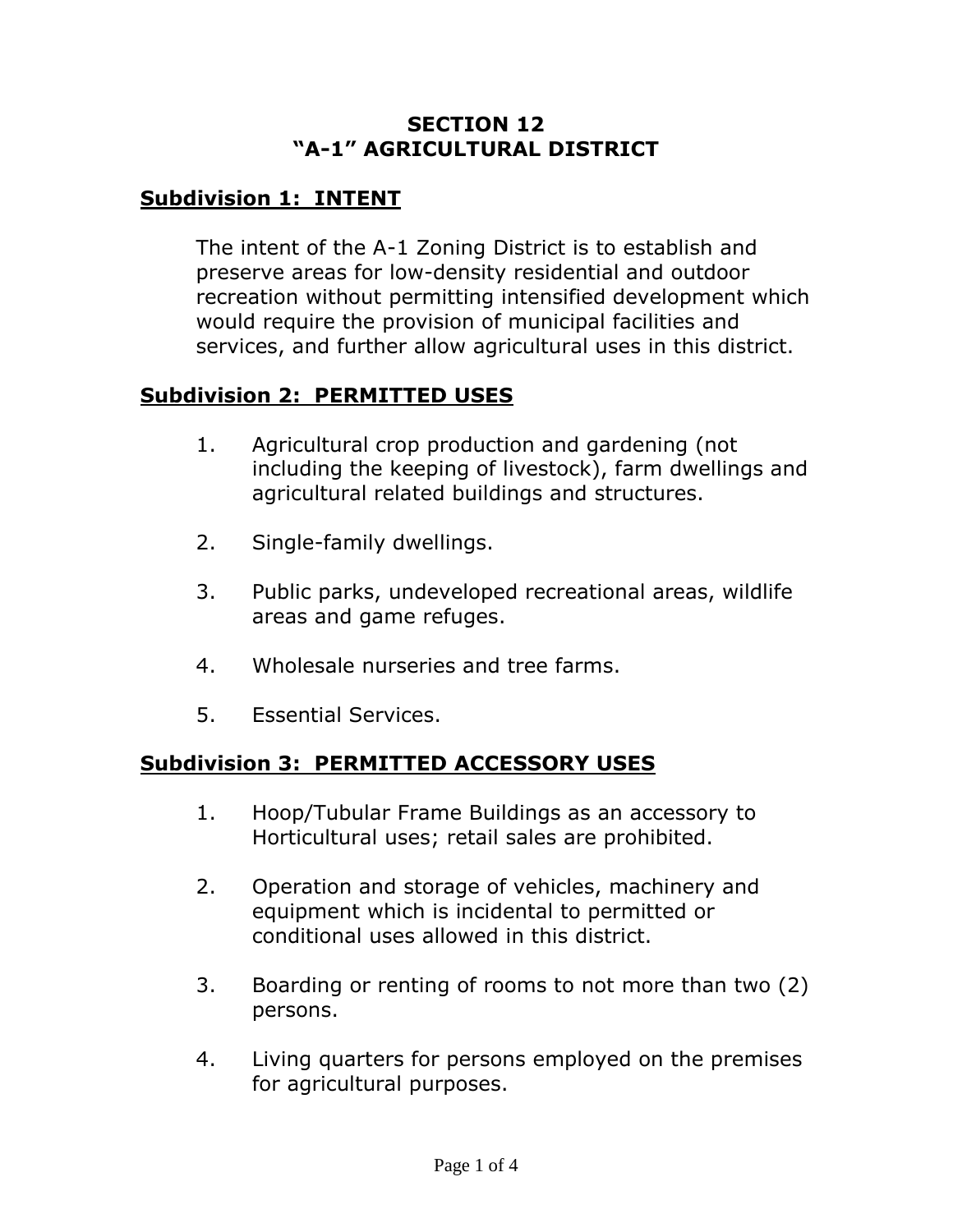- 5. Home Occupations.
- 6. Private garages.
- 7. Fences as regulated by Section 6.
- 8. Parking spaces as regulated by Section 7.
- 9. Signs as regulated by Section 8.
- 10. Towers and Antennas as regulated by Section 9.

### **Subdivision 4: CONDITIONAL USES**

The following uses require a Conditional Use Permit based on the procedures set forth and regulated in Section 22 of this Ordinance:

- 1. Governmental and public utility buildings and structures necessary for the health, safety and general welfare of the community.
- 2. Commercial outdoor recreational areas including but not limited to golf courses, clubhouses, country clubs, swimming pools, parks, camping areas, snowmobile trails, riding trails and similar facilities.
- 3. Processing and packaging or sales of agricultural products or supplies, including livestock; cold storage plants; fertilizer plants; livestock farming; livestock feed lots; agricultural equipment sales yards, and seed sales, subject to all applicable Pollution Control Standards.
- 4. Commercial Kennels and animal hospitals, stables and riding academies.
- 5. Churches, schools, hospitals and cemeteries.
- 6. Essential Services structures and associated buildings.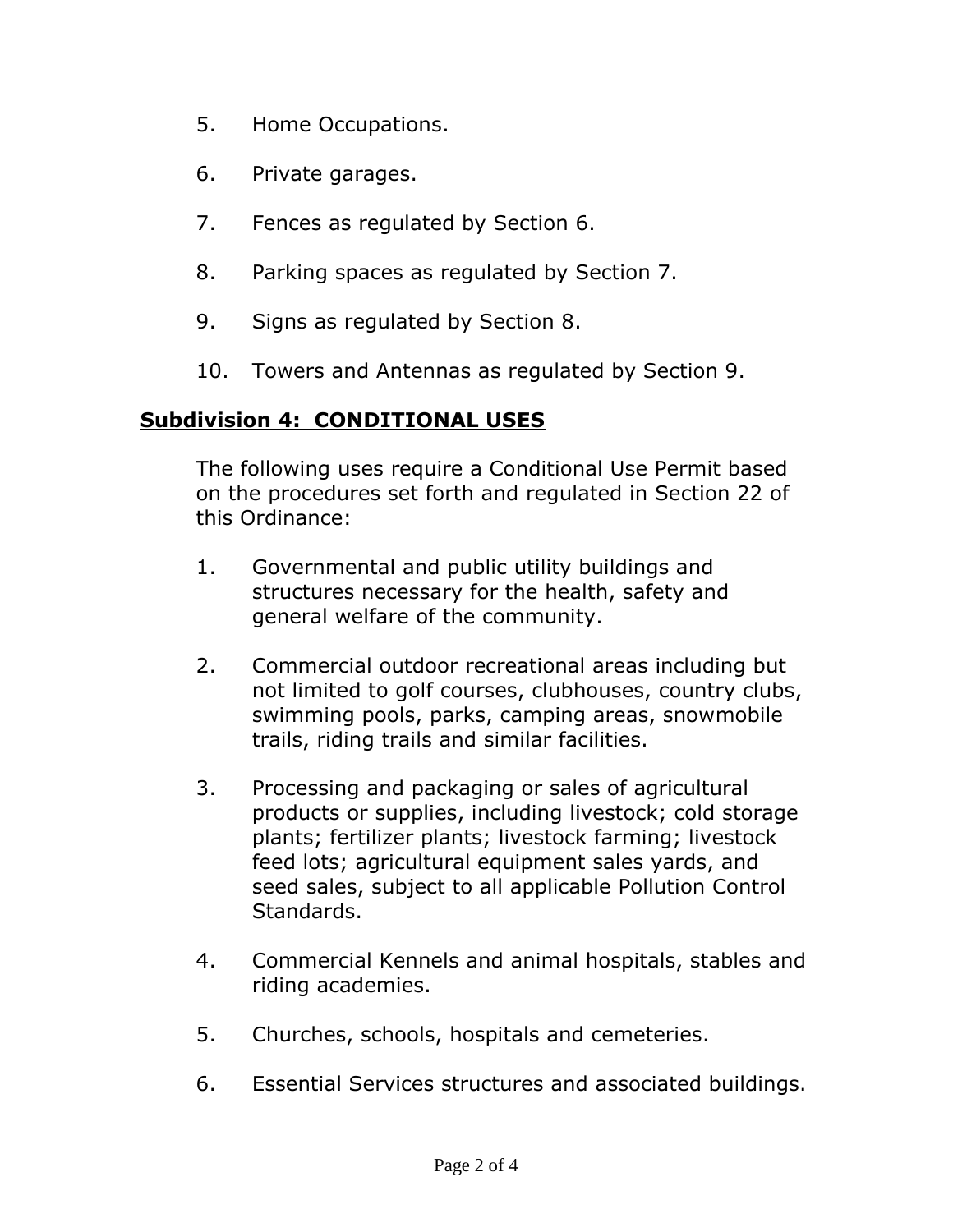- 7. Towers as regulated by Section 9.
- 8. Uses the City Council determines to be substantially similar to those listed in this zoning district and not detrimental to the City's general health and welfare.

#### **Subdivision 5: LOT, YARD, AREA AND HEIGHT REQUIREMENTS**

- 1. Lot Area. Lot area must be at least ten  $(10)$  acres.
- 2. Lot Width. Lot width must be at least two hundred fifty (250) feet.
- 3. Setbacks.
	- A. Front Yard Setback. The front yard setback must be at least one hundred (100) feet.
	- B. Side Yard Setback. The side yard setback must be at least sixty (60) feet.
	- C. Rear Yard Setback. The rear yard setback must be at least one hundred (100) feet.
- 4. Building Height.
	- A. Residential Structures. Residential structures must not exceed thirty five (35) feet in height.
	- B. Non-agricultural non-residential structures. Non-residential structures must not exceed thirty-five (35) feet in height.
	- C. Agricultural buildings. Agricultural buildings have no height restrictions.